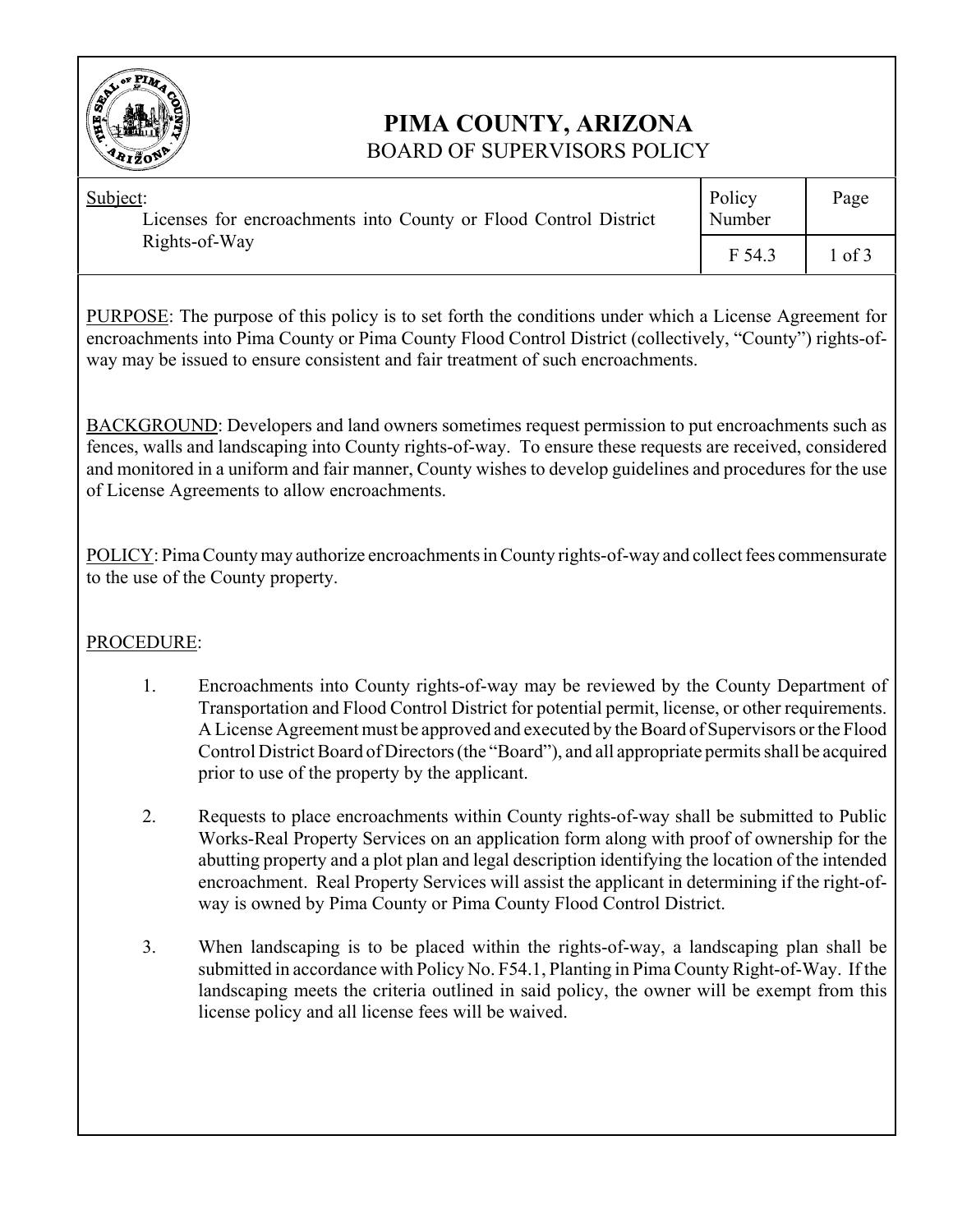| Subject:<br>Licenses for encroachments into County or Flood Control District<br>Rights-of-Way | Policy<br>Number | Page       |
|-----------------------------------------------------------------------------------------------|------------------|------------|
|                                                                                               | F 54.3           | $2$ of $3$ |

- 4. If the request is approved by the County Department of Transportation and Flood Control District, a License Agreement will be submitted to the Board for approval. Unless a reduced amount is approved by Risk Management Department, a \$5,000,000 commercial general liability insurance policy to cover the intended encroachments must be provided. The policy shall name Pima County or Pima County Flood Control District as an additional insured and an original Certificate of Insurance must be returned with the License Agreement.
- 5. Real Property Services shall record License Agreement approved by the Board.
- 6. Prior to installing the encroachment, all applicable permits must be obtained. This includes a Right-of-Way Use Permit and, when appropriate, a County Use Permit or Building Permit (which can be obtained from Development Services) or a Floodplain Use Permit (which can be obtained from the Flood Control District).

# FEE SCHEDULE:

## RESIDENTIAL ENCROACHMENTS

For landscaping, natural buffers, fences, walls, masonry mailboxes, and other miscellaneous encroachments into rights-of-way for individual residential use, there will be charged a onetime initial processing fee of an amount set from time to time by county ordinance, plus an annual fee of

\$50.

### COMMERCIAL ENCROACHMENTS

For landscaping, natural buffers, fences, walls, permanent signs, traffic devices, parking, storage, bus benches, bus bays, or other occupancy for commercial use or use by a homeowners association, there will be a charged a one-time initial processing fee in an amount set from time to time by County ordinance, plus an annual fee determined by Real Property Services on a case by case basis based on the value of the County property. The annual fee will be adjusted every five years based on the increase in the consumer price index over the previous five year period.

### **COLLECTION**

Fees shall be invoiced and collected annually. At the discretion of the Board, the annual fees may be waived in cases where there is a benefit to public health, safety and welfare.